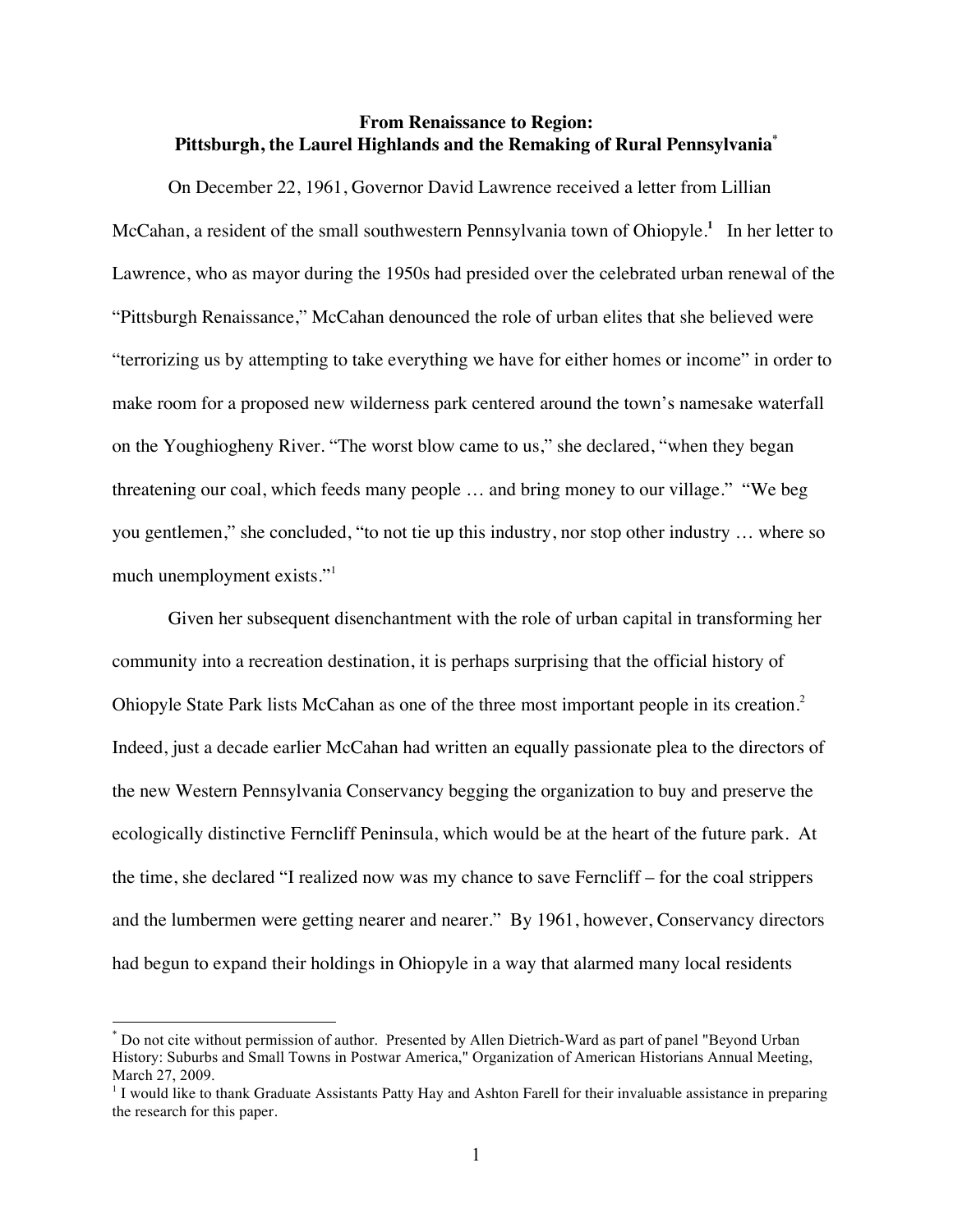including McCahan. "They have enough for a beautiful small park such as we had envisioned she concluded. "But, now they are "attempting to buy both in the borough and in the township … offering large prices --- to make our town ... deserted, without income or taxes."<sup>3</sup>

McCahan's rocky relationship with the Western Pennsylvania Conservancy highlights the critical role of urban capital in reshaping the postwar rural landscape even as cities increasingly looked to the metropolitan fringe to the provide the quality-of-life amenities necessary to attract and retain middle class residents. Beginning in the mid-1940s, Pittsburgh's business and political elite reinvented the city, first as a center of corporate administration and later as a 'postindustrial' hub of the high-tech and service sectors. With the downtown "Golden Triangle" firmly established as an administrative center by the late 1950s, civic leaders and elected officials expanded the scope of their economic development efforts beyond downtown to the region's suburban and rural communities. The Laurel Highlands, a nearby mountainous area that included Ohiopyle as well as a growing ski industry, increasingly attracted the attention of groups such as the Conservancy interested in providing recreational opportunities for Pittsburgh residents. "When we brag about our area's growth," one booster publication confidently declared in 1972, "we mean white oaks and mountain laurel, too."<sup>4</sup>

By 1982, attendance at Ohiopyle State Park reached more than 1.5 million, the third highest in the state, with whitewater rafting activities alone producing multi-million dollar revenues and well over 100 jobs.<sup>5</sup> Ohiopyle's transformation from a depressed mining and lumbering town to a tourist hotspot thus presents an excellent opportunity to study the role of urban capital in reshaping rural Pennsylvania. While urban historians have not fully expanded their metropolitan framework to include the postwar countryside, the activities of public-private partnerships, such the Western Pennsylvania Conservancy, dramatizes the important regional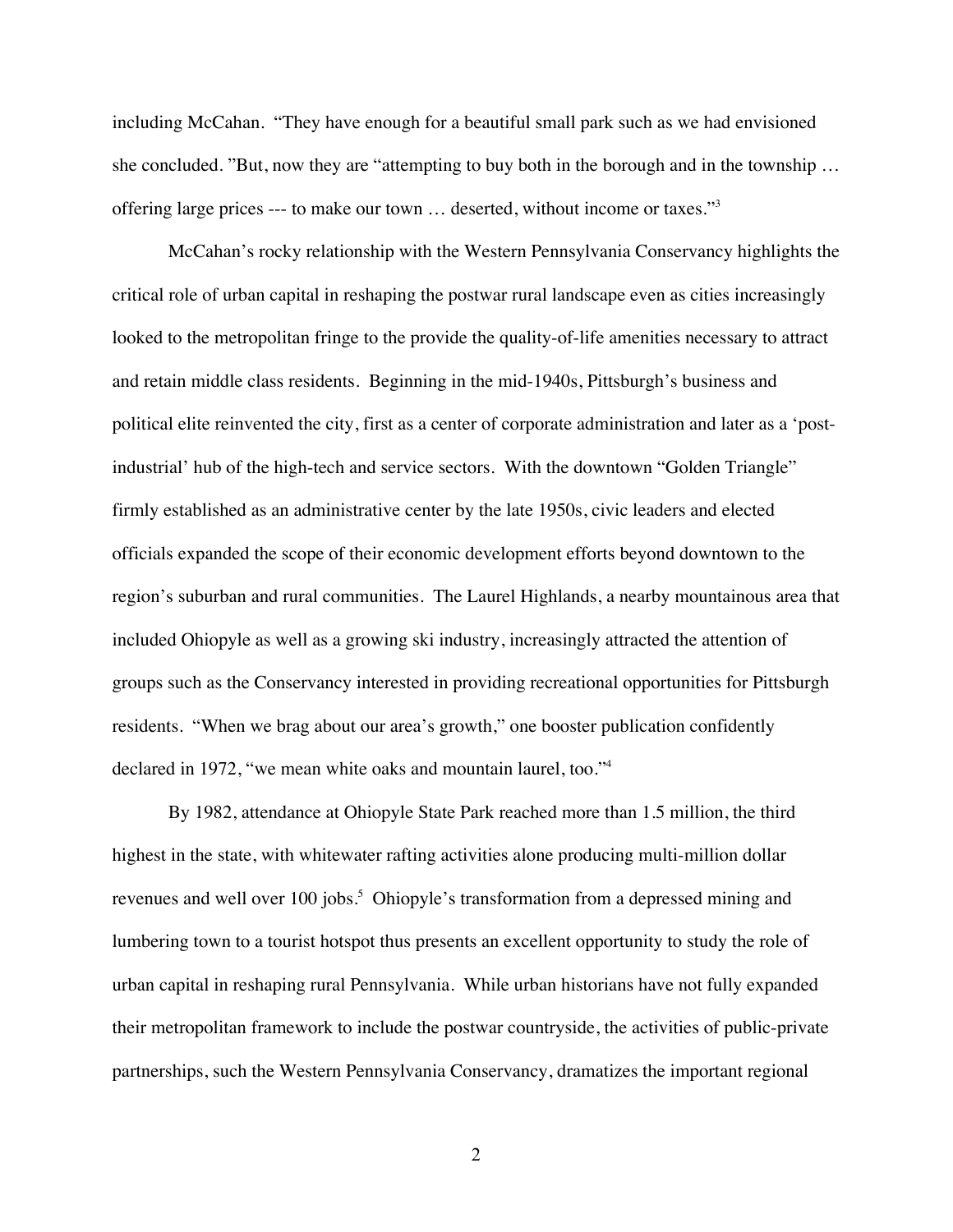dimensions of the Pittsburgh Renaissance. Just as in the central city, the countryside, too, had its winners and losers as older communities were depopulated and displaced whether by the decline of agriculture and industrial employment, the growth of surface mining after 1950 or, as in the case of Ohiopyle, by the creation of new "wilderness areas." This process created a region of rural contrasts mirroring those of the metropolitan core.

#### **Mapping the Metropolitan Region**

The relationship between Pittsburgh and the Laurel Highlands reflects the larger social and cultural evolution in the relationship between U.S. cities and their metropolitan hinterlands during the latter half of the twentieth century. Addressing the deficiencies of an overly simplified postwar declension narrative and expanding the historical record past the late 1970s requires a new "urban" history framework that can encompass the changing spatial patterns of the contemporary metropolis.<sup>6</sup> Indeed, over the last twenty-five years, two generations of scholars have used the lens of urban social history to expand studies of the suburbs from an emphasis on the white middle and upper classes to include a more diverse landscape of industrial, working class, and African American communities.<sup>7</sup> During the past five years, Matthew Lassiter, Robert Self and others in the "new suburban history" school have worked to combine these insights into a synthetic narrative of both city and region.<sup>8</sup>

Despite the considerable strengths of this new urban/suburban focus, the case of the Laurel Highlands suggests that the field remains limited in its ability to account for postwar changes taking place "beyond the metropolis." Though urban decentralization removed factories and residents from central cities to suburbs, equally powerful centripetal forces drew formerly discrete areas into closer contact with the metropolitan core. Some rural historians have moved away from that field's traditional emphasis on agriculture, but, in general, postwar scholars have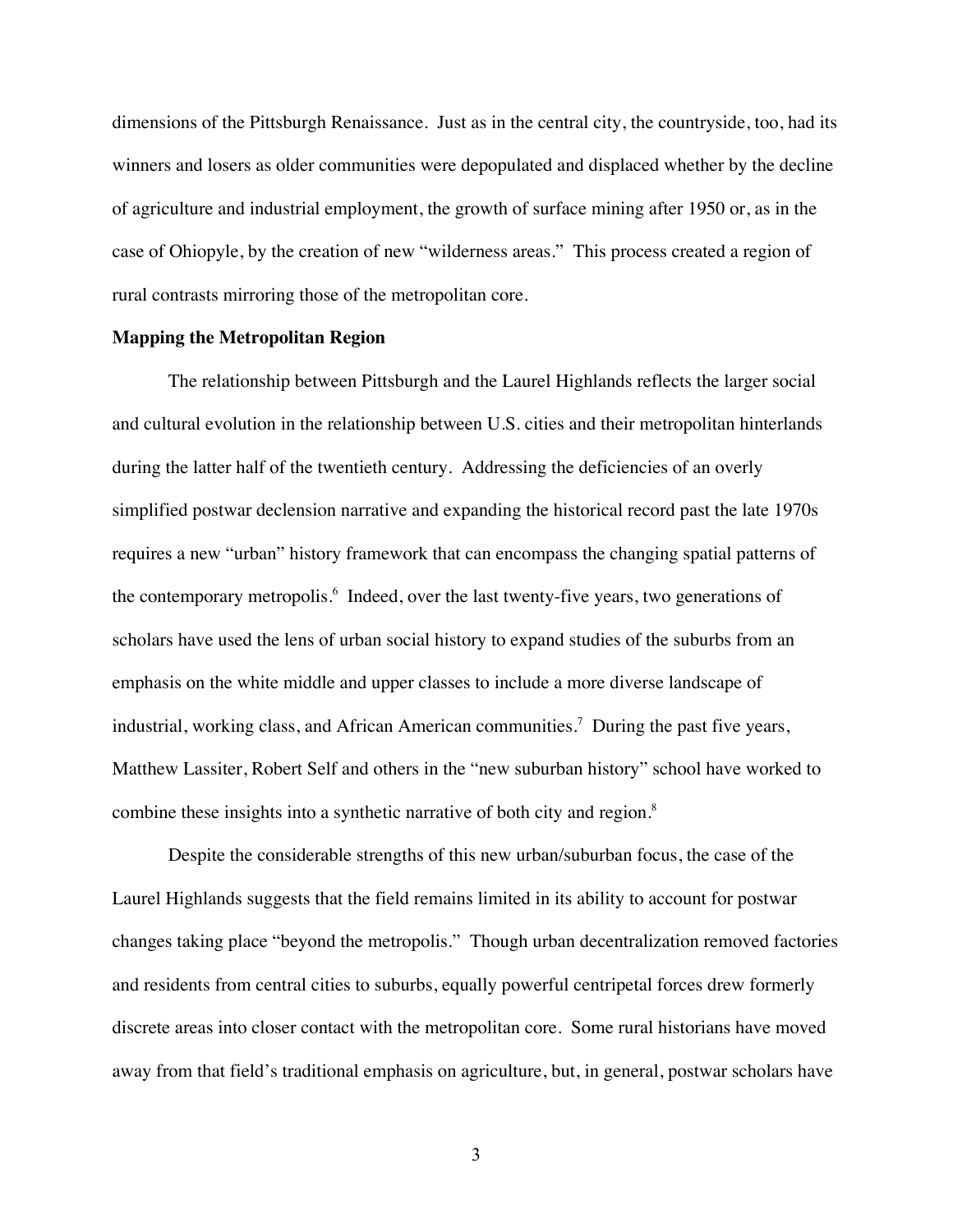largely ignored the lessons of William Cronon's *Nature's Metropolis* as well as other recent studies by historical geographers and urban theorists that underscore the interdependence of communities throughout wider regions.<sup>9</sup> While overshadowed in the postwar literature by suburban decentralization, these longer-term trends of economic centralization and increasing community interdependence suggest the need for a new "metropolitan regional" model that can encompass both aspects of the evolving postwar community.<sup>10</sup>

Urban history offers one model for understanding the expansion of the Pittsburgh Renaissance to small towns such as Ohiopyle, but another promising approach comes from the increasing attention to issues of race, class and gender in the work of environmental historians. Karl Jacoby's, *Crimes Against Nature*, for example, highlights the role of urban elites in recreating vast swaths of previously inhabited rural spaces in New York (Adirondack State Park), the Rocky Mountains (Yellowstone), and the desert Southwest (Grand Canyon) into their image of "wilderness."<sup>11</sup> Jacoby emphasizes the class bias evident in middle and upper class urban vacationers desire for an "unspoiled" landscape of leisure, particularly as the new legal regimes established to enforce park rules and preserve the "pristine" landscape criminalized those economic activities that had once served as a foundation for small town residents.<sup>12</sup>

Taken together these two approaches suggest a metropolitan regional model that emphasizes the evolving social construction of the multiple bonds linking metropolitan and rural space. Indeed, if the metropolitan region is understood as the geographical area marked by the push-pull of urban consolidation and suburban decentralization, then concepts such as "suburban sprawl" and "exurb" become subjective expressions of viewpoints rooted in the power relations inherent in particular conceptions of community. In the case of rural "vacation sheds," for example, Carl Abbott and his coauthors argued that differing interpretations of what constituted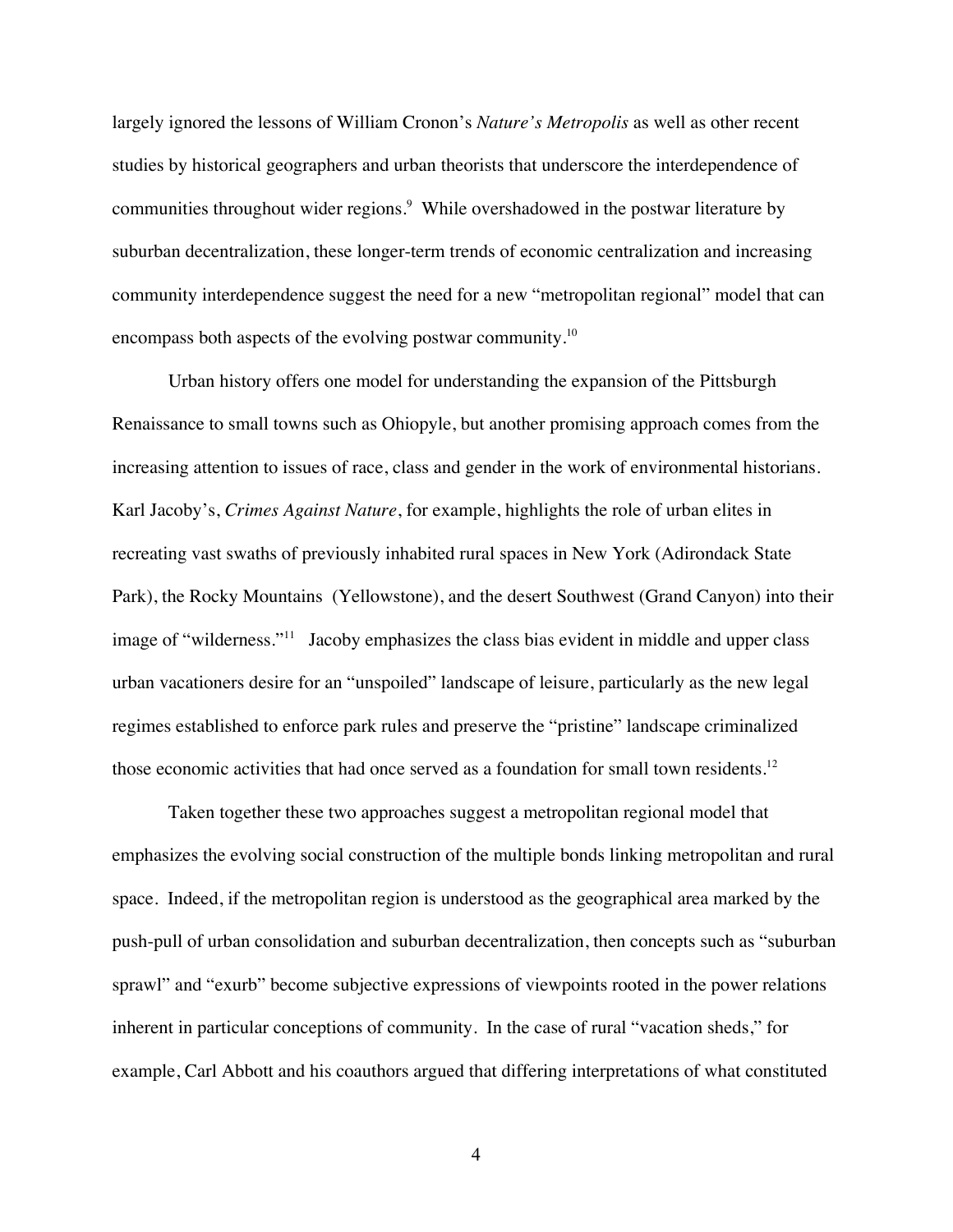the "local community" dominated the debate over the creation of the Columbia River Gorge National Scenic Area.<sup>13</sup> While it has weaknesses as a fully developed historical narrative, *Planning a New West* remains perhaps the best framework for understanding metropolitan regional changes.

### **Remaking Region**

Despite a reputation as an industrial powerhouse, Pittsburgh reached its peak in the 1920s and quickly began to show the signs of decline associated with both older industrial cities and rural Appalachia, a combination that made it particularly difficult for the region to accommodate itself to the postwar economy. The makeup of the regional economy and sometimes touchy employee-employer relations combined with the geographical obstacles of a hilly, broken terrain to make the region unattractive to the growing industrial sectors of the postwar period. Compounding these issues were patterns of contentious local politics and a populace conditioned to expect corporate paternalism that made effective responses to industrial change difficult. As the authors of the landmark *Economic Study of the Pittsburgh Region* explained in 1963, "it is a long step from a coal miner to an electronics technician: from an obsolete steel mill to a modern industrial park; from a giant corporation to a multitude of innovators and ambitious small entrepreneurs."<sup>14</sup>

In response to these economic problems, the celebrated "Pittsburgh Renaissance" of the 1950s centered on revitalizing the city's central business district, known as the Golden Triangle, through a program of environmental improvements, such as smoke and flood control, as well as the demolition and replacement of older mixed-use neighborhoods with gleaming skyscrapers and public facilities.<sup>15</sup> A powerful partnership between Republican businessmen associated with the progrowth Allegheny Conference on Community Development (ACCD), particularly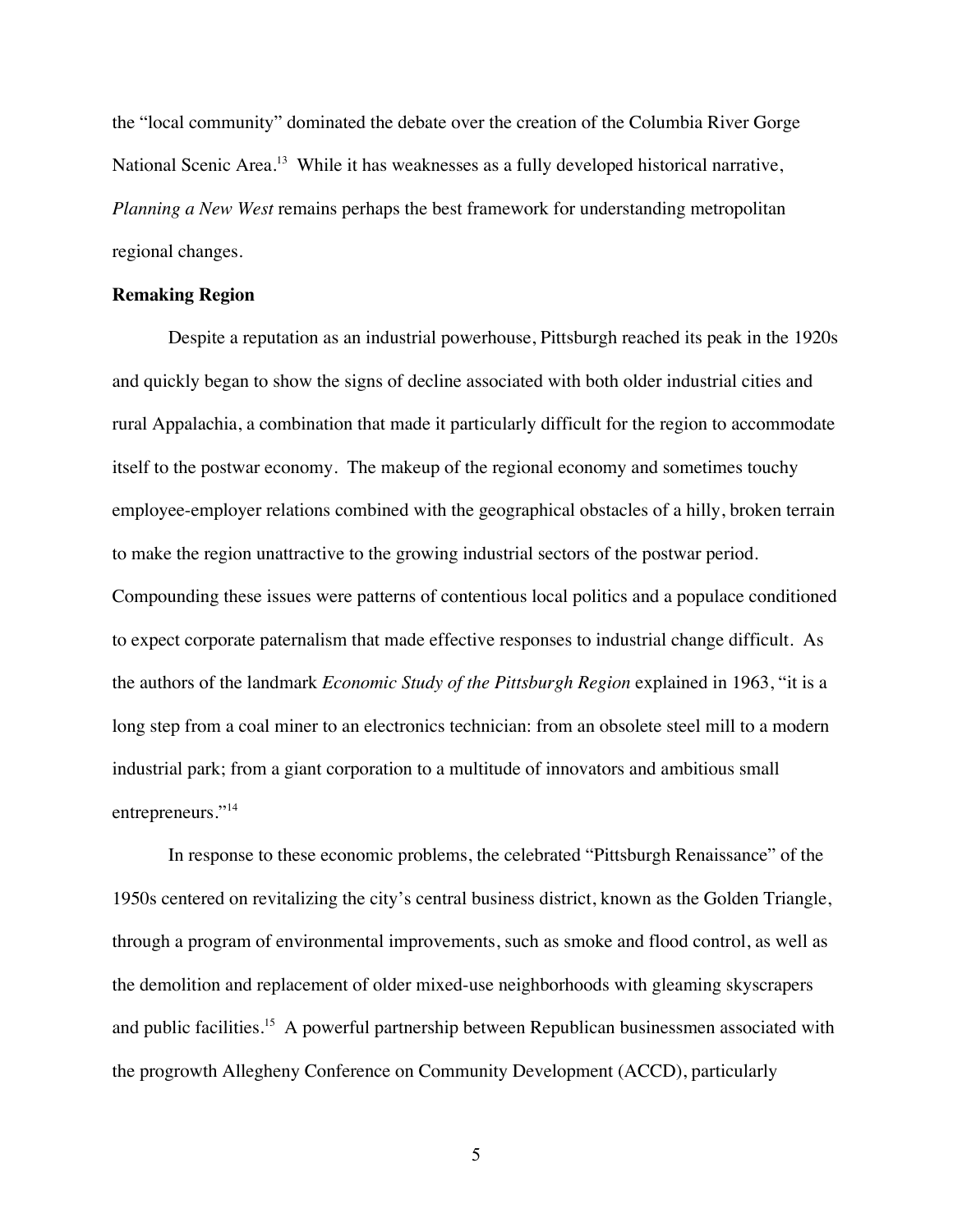financier Richard King Mellon, and the Democratic administration of Mayor David Lawrence guided the Renaissance. "The city welcomed tomorrow, because yesterday was hard and unlovely," Lawrence explained. "The town took pleasure in the swing of the headache ball and the crash of the falling brick. Pittsburgh, after all the grim years, was proud and selfconfident."<sup>16</sup>

The most visible efforts of the Renaissance primarily focused on downtown Pittsburgh, while its earliest regional agenda was limited to providing transportation links to the metropolitan core.<sup>17</sup> It was "apparent that the pressing problems in Pittsburgh [needed to] be solved if the region as a whole was to remain healthy," explained Allegheny Conference director Park Martin. Although "the Conference was not unmindful of the region in certain elements of its program," Martin said, it "was a matter of taking care of first things first."18 With the reconstruction of the Golden Triangle in full swing, however, city leaders expanded the scope of their economic development efforts beyond downtown to the region's rural and suburban communities.

One of the earliest public-private partnerships with an explicitly regional agenda was the Western Pennsylvania Conservancy, an nonprofit group formed in 1951 by officers of the Allegheny Conference in response to concerns about "deficiencies in recreational areas which exist in Allegheny, Beaver and Washington Counties."<sup>19</sup> The Allegheny County Sportsmen's League and local garden clubs, for example, had been pressuring state officials since the mid-1940s to develop public recreation areas "where our children can go [but] they don't have to go many miles away from home."<sup>20</sup> In 1950, members of the Conference's Recreation, Conservation, and Park Council began discussions with civic and political representatives of Lawrence and Butler Counties to establish "a close working relationship with regard to the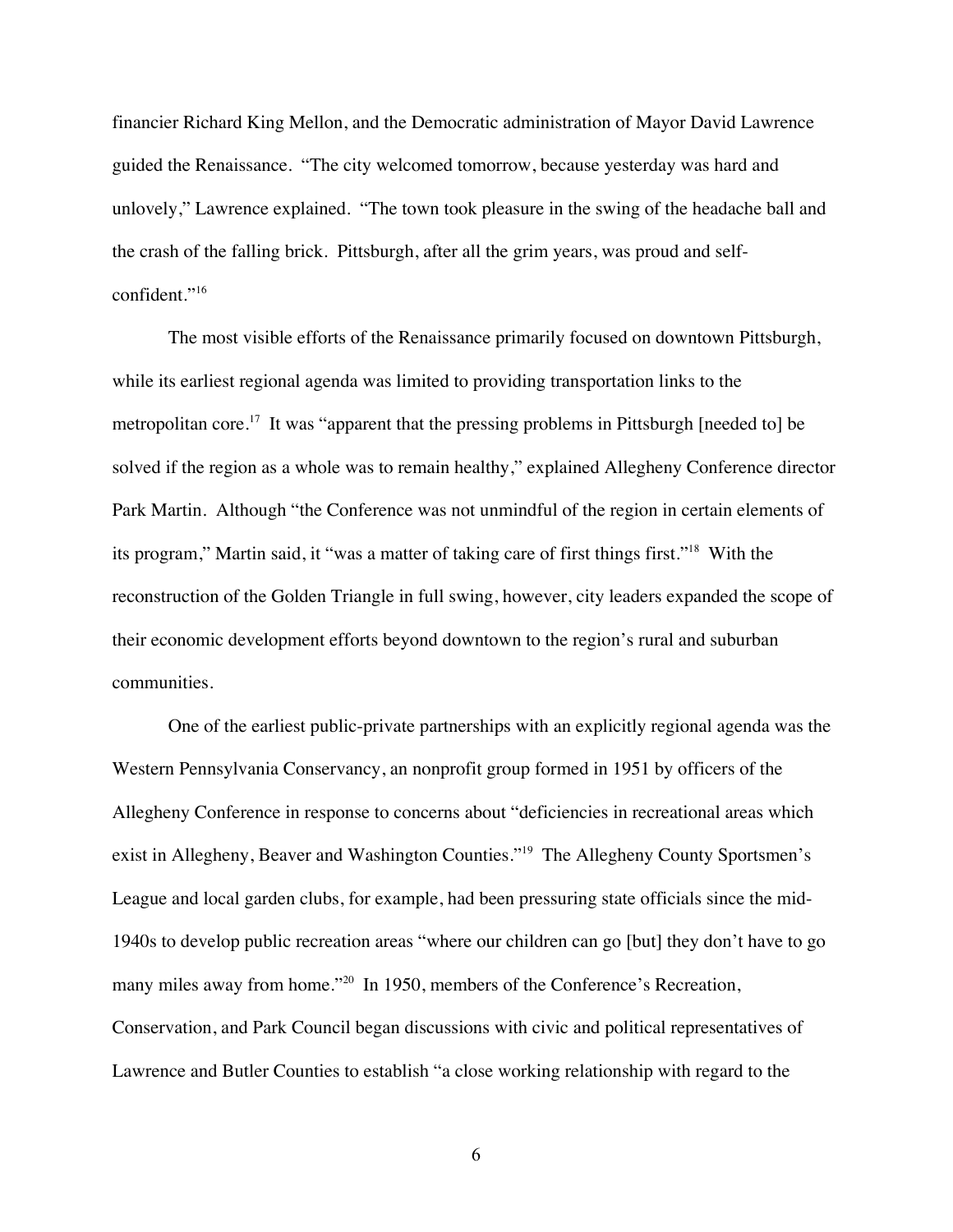acquisition of strategic land parcels" at McConnell's Mill, a scenic area thirty miles north of Pittsburgh.<sup>21</sup>

The Conservancy's formation and organizational structure mirrored the public-private partnerships formed to redevelop the Golden Triangle, and the group combined preservation of scenic areas to improve the region's quality of life with a vision of rural economic development through tourism. Within two years of its formation the Conservancy had already purchased nearly four thousand acres in Lawrence, Butler and Fayette Counties, including the core of what would become Ohiopyle State Park, using funds donated by individuals, civic clubs, and Pittsburgh foundations, most notably the A.W. Mellon Educational and Charitable Trust<sup>22</sup> The Conservancy entered a new phase of its partnership with public officials in 1954 by conveying its property at McConnell's Mill to the Commonwealth of Pennsylvania at cost for use as a state park, and by 1967 the group had acquired 29,000 acres for five more state parks as well as a handful of recreation areas and nature preserves.<sup>23</sup>

During the early 1970s, a regional marketing campaign by the Penn's Southwest Association, another Allegheny Conference sponsored public-private partnership, merged the diverse economic and urban development strategies adopted by business and political leaders during the 1950s and 1960s into a comprehensive regional vision. The narrative marketers presented was that of a regional "neighborhood," where children could "watch Slippery Rock Creek roar between snow-capped boulders" while their parents' employer took advantage of "an unlimited supply of professional, skilled and semiskilled workers" as well as "both private and public financial strength and expertise."24 Indeed, it is easy to see the vision of rural Pennsylvania as natural wonderland embodied in the efforts of the Conservancy as part of the larger effort to symbolically recreate Pittsburgh that increasingly located the city within a larger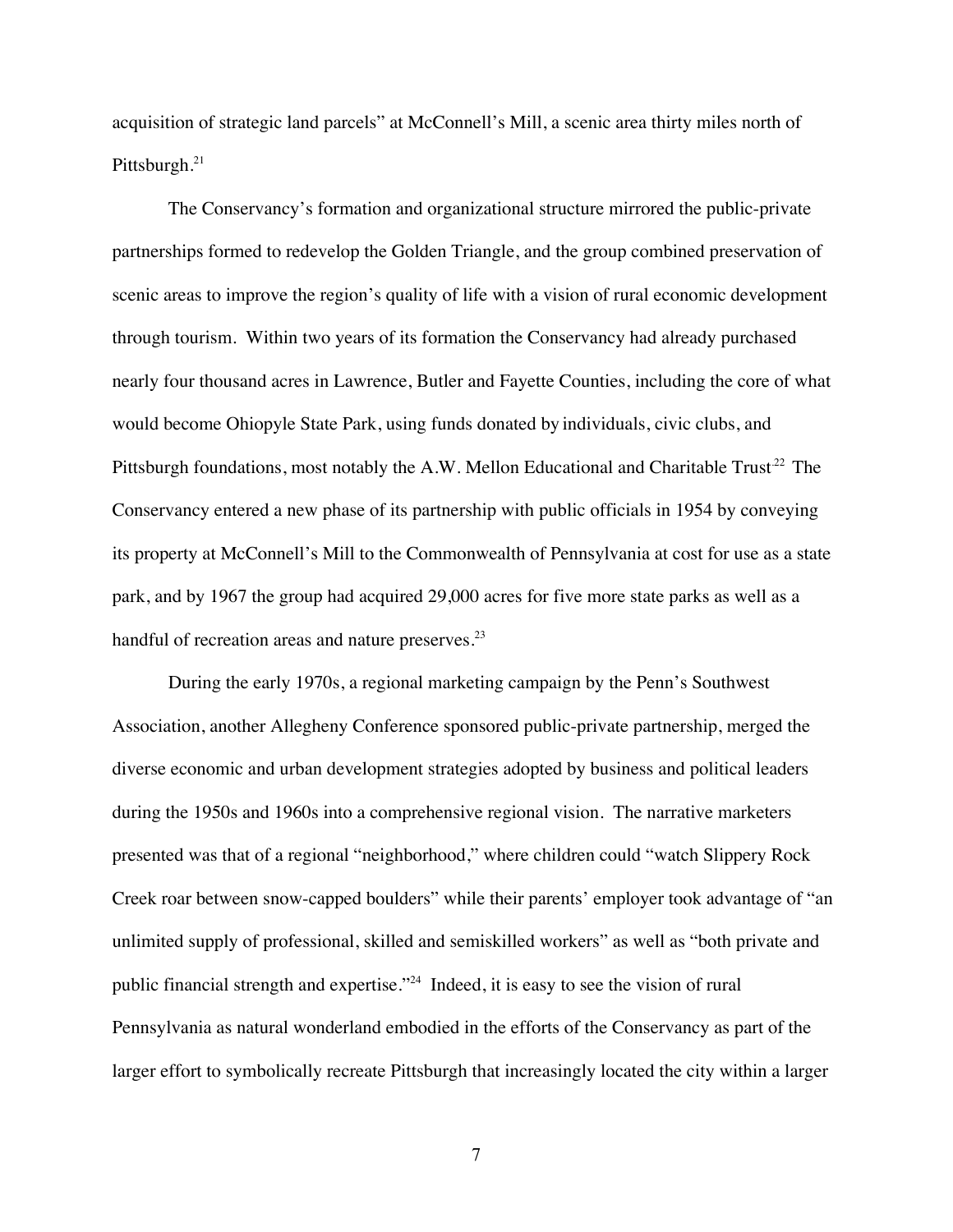region of easily accessible rural amenities. "Look around," declared a 1972 ad in the *Wall Street Journal*. "You'll find parks that were once strip mines. New colleges, lakes, ski slopes and skating rinks [as well as] the big city amenities of ... a rebuilt downtown Pittsburgh with its bustling new nightlife."<sup>25</sup>

### **Issues in a Region of Contrasts**

Perhaps the most significant Conservancy sponsored project of the postwar period was the creation of a series of nature preserves and state parks in the Laurel Highlands region southeast of Pittsburgh.<sup>26</sup> Since the 1780s travelers had noted the beauty of Ohiopyle Falls along the Youghiogheny River.<sup>27</sup> Beginning in the late nineteenth century, the region began to attract a modest population of summer homes and winter skiers as a complement to its main economic engines of lumber and coal mining.<sup>28</sup> By the 1950s, however, the same issues of economic stagnation and out-migration affecting the rest of northern Appalachia had taken their toll on the small community of Ohiopyle. "The Ohiopyle region was a classic example of the tragedy which comes from areas which depend upon the extractive industries," proclaimed a Conservancy report in 1967. "The coal had gone; the forests had been cut; the once popular tourist and vacation hotels had disappeared; the population was scarcely a third of what it had been a half century ago; [and] many buildings along the waterfront were vacant, doors flapping in the wind."<sup>29</sup>

As in Pittsburgh, residents of Ohiopyle did not need outside experts to understand the economic problems affecting their community. Throughout her correspondence with Conservancy officials, Lillian McCahan noted that her position as station agent for the Western Maryland Railroad gave her a direct view of the decline of the region's traditional industries.<sup>30</sup> After receiving McCahan's letter in 1951, the Conservancy enlisted Pittsburgh retail magnate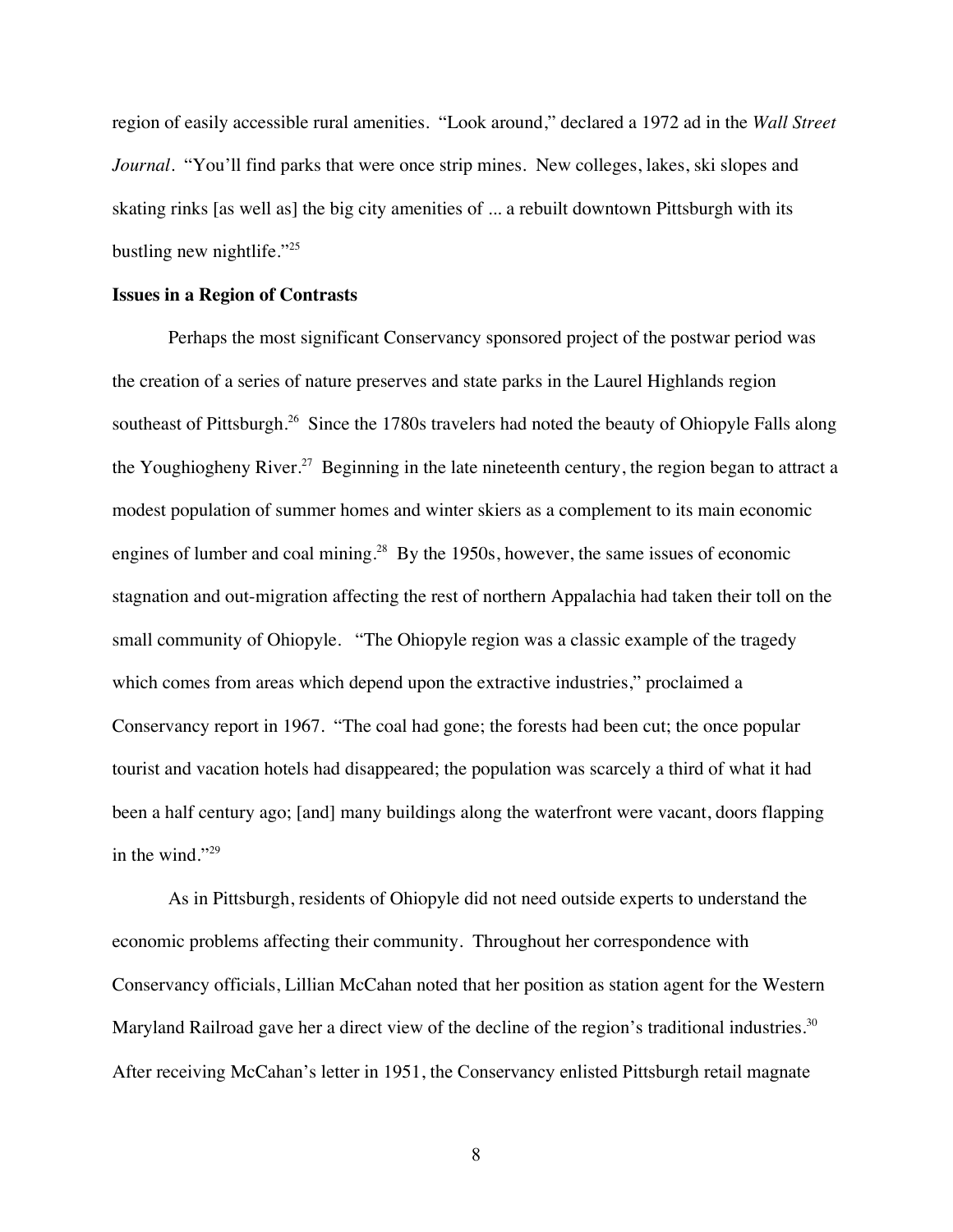Edgar J. Kaufmann, who spent weekends at his nearby Fallingwater estate, and secured \$40,000 for the purchase of Ferncliff.<sup>31</sup> McCahan and an advisory committee of local residents then concerned themselves with suggesting improvements to the property to ensure it was "known, used, and appreciated by the people of Western Pennsylvania.<sup>32</sup> Committee members were so convinced that these modifications, which included hiring a full-time caretaker, making the roads "fit to drive on," constructing fireplaces and a beach, building a "more presentable entrance," and launching an advertising campaign, would be successful, that they suggested charging admission. A renovated park, their report concluded, would "draw a great many more people and pay for itself in time."<sup>33</sup>

Between 1951 and 1958, Conservancy involvement in Ohiopyle grew from a focus on preserving Ferncliff as a natural area, to protecting the Youghiogheny gorges above and below Ohiopyle, to providing a large recreational park to be incorporated into the state park system. In 1959, Conservancy officer Adolph W. Schmidt, administrator of the Pittsburgh-based A. W. Mellon Educational and Charitable Trust accompanied an inspection team to the community. Dismayed at the "decrepit and abandoned houses along the riverfront," Schmidt provided funds for purchase of the properties to be converted of half-mile long riverfront park along the Youghiogheny.<sup>34</sup> Over the next decade Conservancy funds and lobbying efforts resulted in the razing of much of the original downtown, the renovation of a hotel and restaurant, the development of plans for a new sewer system, and the relocation of a state highway away from the waterfront. $35$ 

As the Conservancy's influence increased, however, some early supporters, such as McCahan grew concerned that the group's vision was not in synch with the needs of the local community. In 1962, McCahan wrote to Pennsylvania Secretary of Forests and Waters Maurice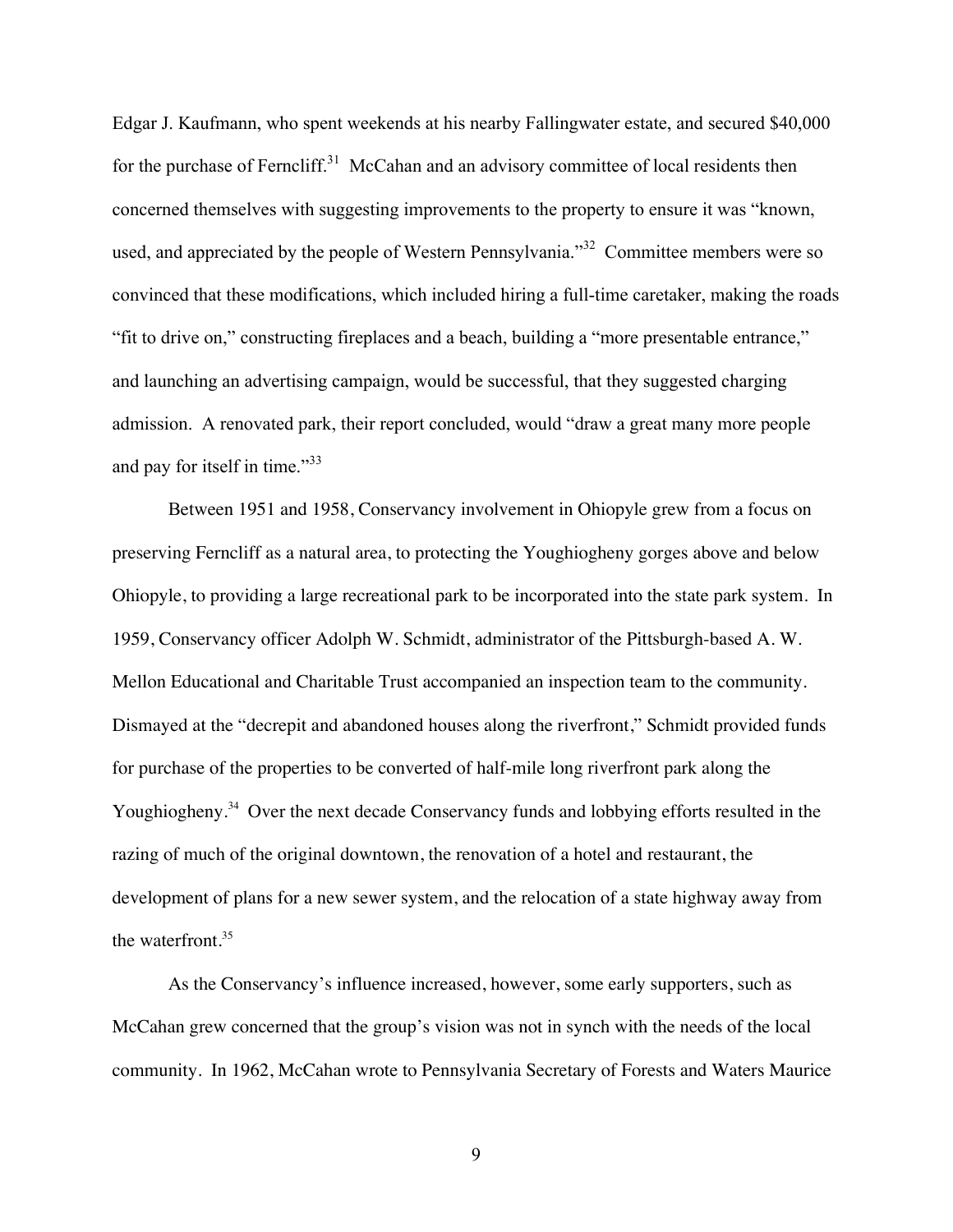Goddard complaining about Conservancy officers with "large foundation money and … their own plans how to spend it."36 Rules imposed by the Conservancy on its holdings were increasingly limiting traditional local uses of the landscape. "The Conservancy imposed such drastic rules the park became just a big woods the public no longer cared to enter," McCahan continued. "People won't hike these days. And there could be no driving roads in Ferncliff or even camping." More ominously from the local perspective, the Conservancy had begun buying and razing homes in the village itself, an issue that received national attention through a series of letters to the editor in the *Wall Street Journal*. 37

The issue of community control came to a head in the early 1960s over the problem of acid mine drainage from nearby coal mining operations. The Conservancy favored restriction of mining near "areas of such imposing beauty, history, significance, or recreational potential, that they should not be stripped" and supported efforts to stop mining near "those parks which have been created through Conservancy initiative."<sup>38</sup> Many Ohiopyle residents, on the other hand, saw coal mining and the resulting water pollution through acid drainage as a nuisance overshadowed by the clear benefits of mine employment. "I don't know how many mines are getting acid into the [river]," McCahan wrote as early as 1952, "but … we don't want our business closed down for the sake of fish."39

While concerned about the effects of water pollution at Ohiopyle, Conservancy leaders initially sought a middle position, stating that while "anxious to contribute to the eventual establishment of a system of regular and administrative enforcement," they were "not opposed to all stripping of minerals."40 Indeed, while the early 1960s witnessed a major effort to enact regulations culminating in the strict Pennsylvania Surface Mining and Reclamation Act of 1963, the Conservancy resisted efforts by more militant members to "participate in protests against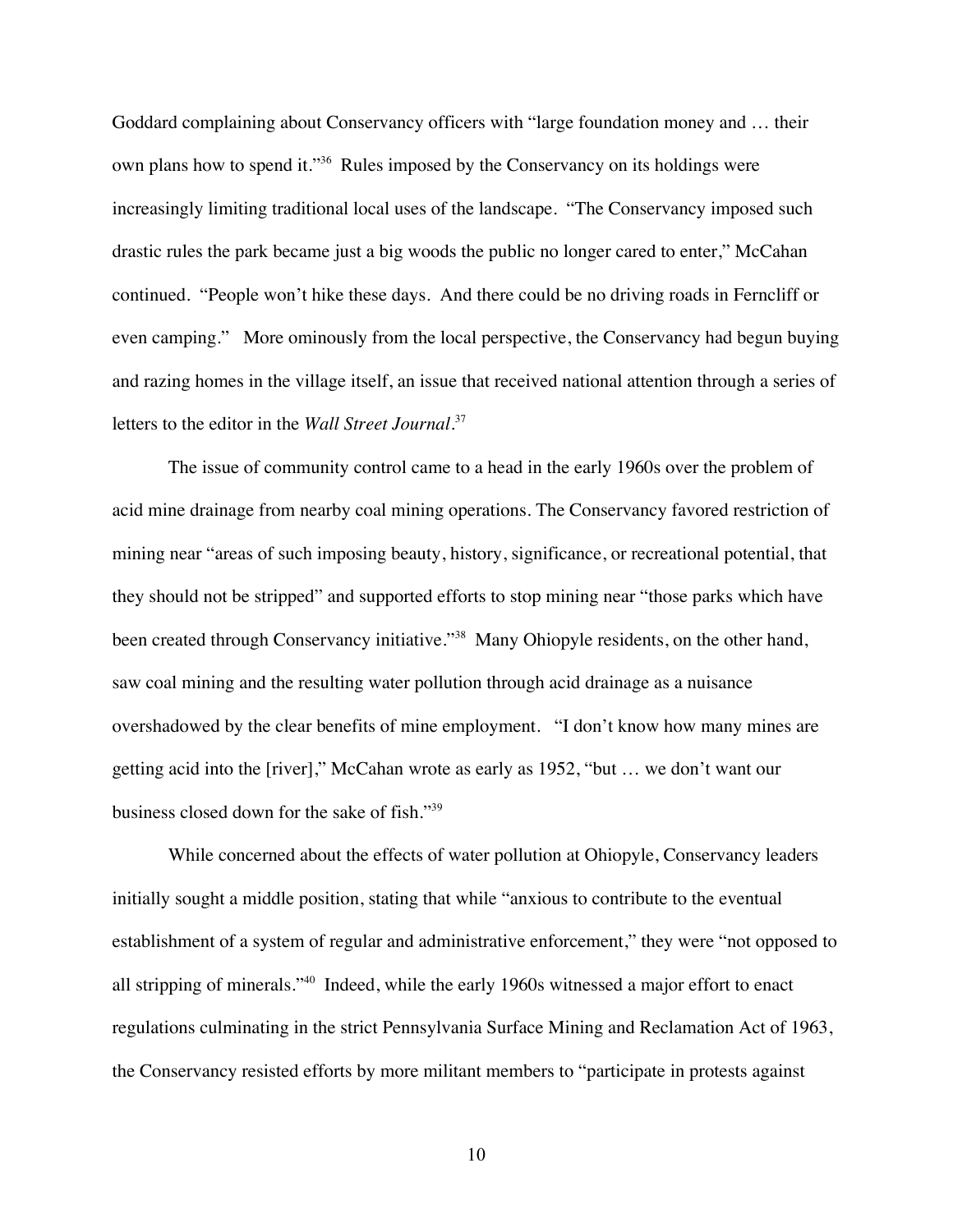these stripping operations and [various] instances of coal stripping in other counties," explaining that the group had "neither the staff, nor the funds, nor the privilege, as a nonprofit organization to engage widely in public controversy."<sup>41</sup>

A series of pollution problems beginning in the summer of 1961, however, forced the Conservancy into more active opposition to surface mining near Ohiopyle. In one incident, the local Smithfield Mining Company accidentally released a highly acidic discharge that had a dramatic impact on Cucumber Falls, a scenic area near Ohiopyle that had just been acquired by the Conservancy. "The bed of the run was stained and much of the beauty of Cucumber Falls, one of Western Pennsylvania's outstanding scenic attractions, was largely destroyed," reported one observer. This incident and a resulting "flood of telegrams" as well as active lobbying by Conservancy officials led state officials to block the company's request to continue mining at Cucumber Falls as well as the nearby Jonathan Run a tributary of the Youghiogheny.<sup>42</sup> "The board's action adds up to a complete victory for the proponents of clear streams," a delighted Conservancy official noted. "It would appear that as far as Jonathan Run and Cumber Run are concerned [mining companies are] out of business."<sup>43</sup> McCahan, on the other hand, was outraged at the actions of Conservancy officials. "It is an insolent, over-bearing attitude …that has created most of the trouble," she declared. "Plus their deliberate propaganda to the *Pittsburgh Press* about Cucumber Falls when the "Press" was putting on a campaign against big stripping. This is probably the smallest strip in the state! And I fear this propaganda is deliberately ruining a man who invested ... much in equipment."<sup>44</sup>

## **Conclusion**

On a late November evening in 1973, the crème of Pittsburgh's civic elite streamed into the beautiful surroundings of Oakland's Carnegie Music Hall for the annual meeting of the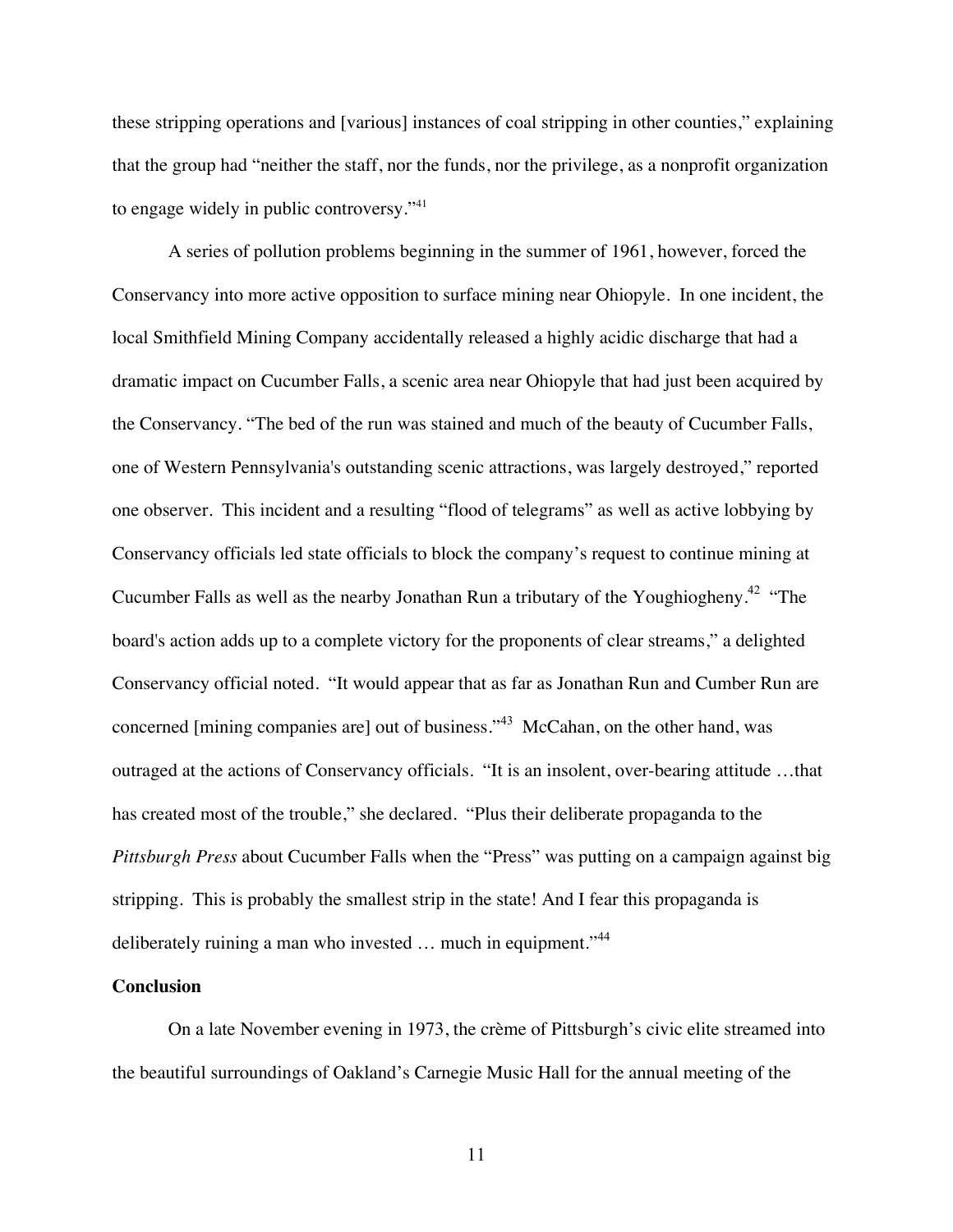Allegheny Conference on Community Development, the progrowth coalition that had spearheaded the city's economic "Renaissance" following World War II.<sup>45</sup> As they walked through the grand foyer with its crystal chandeliers and elaborately carved pillars, the university presidents, industrialists, financiers, labor leaders, and politicians gathered there had reason to be proud of their accomplishments in the downtown Golden Triangle, new urban and suburban industrial districts, and the handful of state parks dotting the rural periphery.<sup>46</sup> That night's speaker, former Appalachian Regional Commission executive director Ralph Widner, congratulated the audience on the many gains of the Pittsburgh Renaissance, but counseled that that "[t]he future of the region rests as much with what can be initiated in the outlying areas as with what can be done downtown."<sup>47</sup>

Widner's remarks highlight the need for an expanded approach to "urban" history that pushes scholars to move "beyond the metropolis" in search of a more comprehensive picture of community growth and change. The story of Pittsburgh and the Laurel Highlands raises several points that may serve as an outline for this expanded "metropolitan regional" model. First, hinterland communities and their residents are important actors on the metropolitan stage. While urban elites through the Western Pennsylvania Conservancy certainly shaped rural development in Ohiopyle, local residents actively engaged with the process from Lillian McCahan's first letter to officials through the fight over park expansion and surface mining in the 1960s.

Second, hinterland actors have exerted their limited agency to shape their communities even as metropolitan development reworked the physical and social landscape. The Conservancy's vision of public land ownership for recreation came to fruition with the dedication of Ohiopyle State Park in 1971, but a backlash among local residents led first to arson in the 1968 burning of the newly renovated Ohiopyle House Hotel, and later the failure to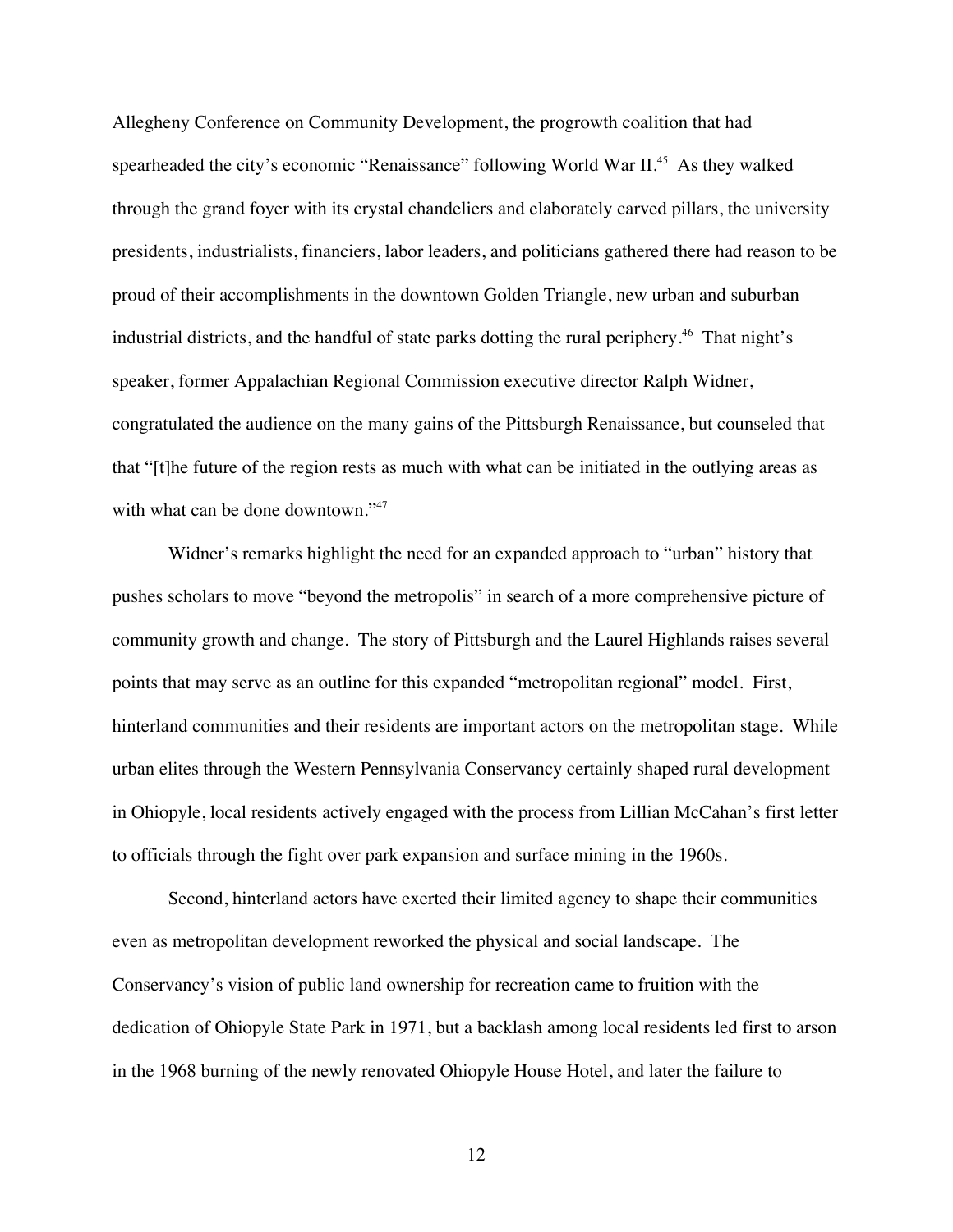designate the Youghiogheny as a National Wild and Scenic River in the face of concerns that such a designation would harm the local coal industry.<sup>48</sup>

Reframing the story of postwar metropolitan growth to include rural as well as urban and suburban communities thus raises a number of avenues for future scholarship. While urban historians have not fully expanded their metropolitan framework to include the postwar countryside, they must do so in order to better account for the complex and interconnected relationships between cities, suburbs, and rural spaces. Similar to downtown, the countryside, too, had its winners and losers as older communities were depopulated and displaced whether by the decline of agriculture and industrial employment, the growth of surface mining after 1950, or, as in the case of Ohiopyle, by the creation of new "wilderness areas. This process created a region of rural contrasts mirroring those of the metropolitan core, and thus provides a fertile ground for new research focusing "beyond the metropolis."

 $\overline{a}$ 

<sup>&</sup>lt;sup>1</sup> Lillian McCahan to David L. Lawrence, Maurice K. Goddard, Lewis E. Evans, "Letter," Dec. 22, 1961. Box 23, folder 3, Records of the Western Pennsylvania Conservancy, Archives of Industrial Society, 99:13, University of Pittsburgh Archives Service Center, Pittsburgh, PA. Hereafter cited as WPC Records.

<sup>&</sup>lt;sup>2</sup> On the origins and development of Ohiopyle State Park, Fallingwater, Ferncliff Park, Bear Run, Laurel Ridge State Park and other developments in the Laurel Highlands, see M. Graham Netting, *50 Years of the Western Pennsylvania Conservancy: The Early Years* (Pittsburgh: The Western Pennsylvania Conservancy, 1982). The portion of this work relating to Ohiopyle is reprinted as "A Preservation Success Story OHIOPYLE AND FERNCLIFF PARK." Available at http://www.depweb.state.pa.us/heritage/cwp/view.asp?A=3&Q=443635 <sup>3</sup> McCahan to Lawrence, et al., "Letter," Dec. 22, 1961.

<sup>4</sup> When We Brag About Our Area's Growth, We Mean White Oaks and Mountain Laurel, Too," Advertisment, *Wall Street Journal*, March 22, 1972.

<sup>&</sup>lt;sup>5</sup> Arthur A. Davis, "The Impact of Land Acquisition on Local Economies: Benefit or Burden?" 1983. Box 377, Folder 1, Records of the Allegheny Conference on Community Development, MSS #285, Western Pennsylvania Historical Society, Pittsburgh, PA. On the development of the whitewater rafting industry in the Steel Valley, see Ralph Gray, "Spanking the Wild Water with Canoes," *Water Land and Life* 4, no. 3 (Autumn 1962), 7; "White Waters of Yough Draw Many," *Water Land and Life* 7, no.2 (December 1965), 23; "White Water Brings Thrill In 'Yough'," *Water Land and Life*, 9, no. 4 (Winter 1967), 17.

<sup>&</sup>lt;sup>6</sup> In their recent edited volume, Jefferson Cowie and Joseph Heathcott provide persuasive evidence that the narrative trope of deindustrialization (and its geographical auxiliary, the "Rust Belt") dominating scholarly discourse in the 1980s and 1990s is no longer adequate for describing the multitude of economic and social changes taking place "beyond the ruins." Jefferson R. Cowie and Joseph Heathcott, *Beyond the Ruins: The Meanings of Deindustrialization* (Ithaca: ILR Press, 2003).

<sup>&</sup>lt;sup>7</sup> For an overview of recent trends in suburban historiography, see "Introduction – The New Suburban History," in Kevin M. Kruse and Thomas J. Sugrue, eds., *The New Suburban History* (Chicago: University of Chicago Press, 2006).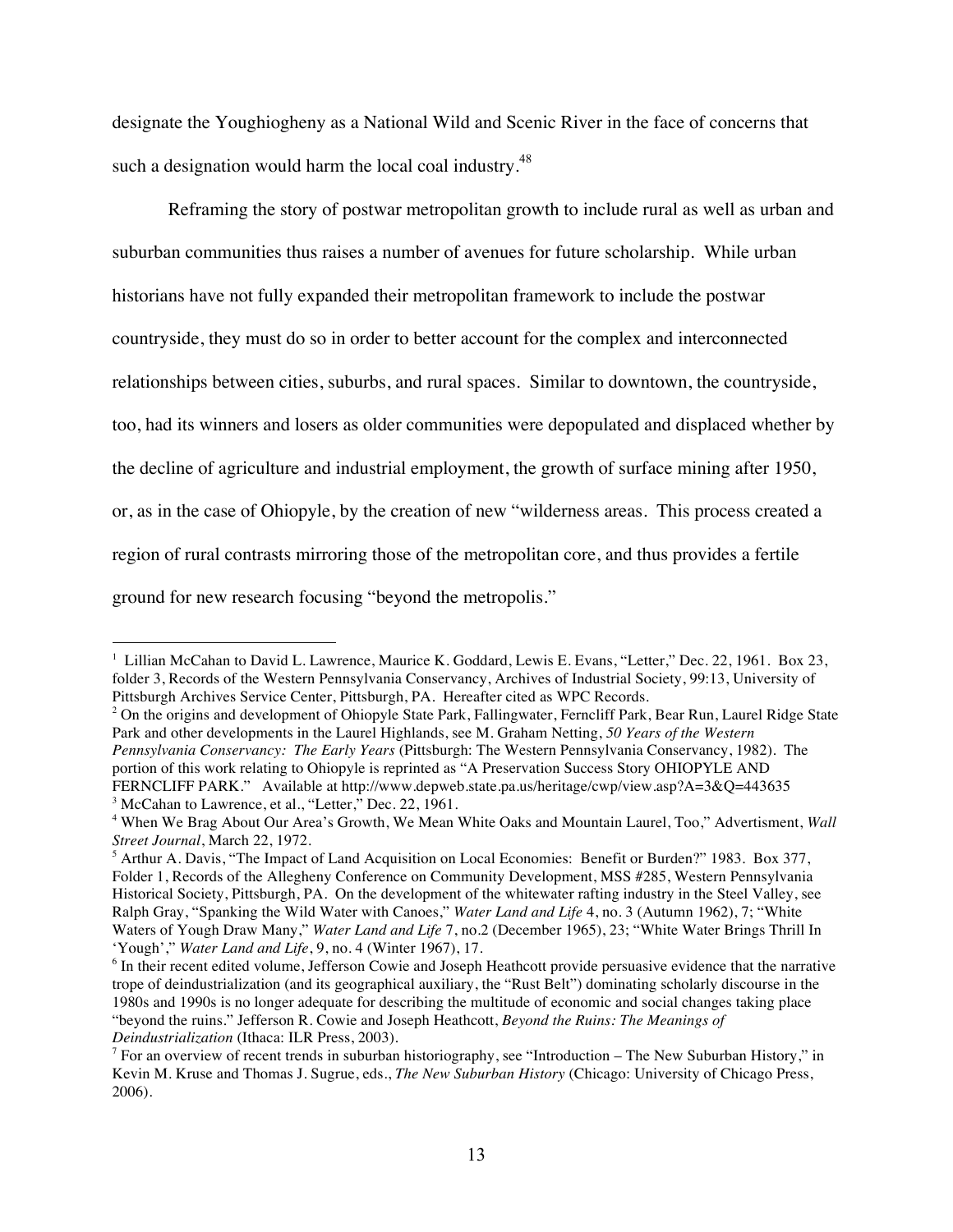$\overline{a}$ 

<sup>9</sup> In his research on nineteenth century Chicago, Cronon demonstrated that urban growth manifested itself not merely as changes within the city or in the expansion of residential landscapes, but in far ranging linkages between metropolitan centers, satellite communities, and rural hinterlands. Further, Edward K. Muller's work on the Pittsburgh region, for example, convincingly links developments in the Steel City to changes in the mining communities and mill towns of the Pennsylvania countryside. William Cronon, *Nature's Metropolis: Chicago and the Great West* (New York: W.W. Norton, 1991); Edward K. Muller, "Industrial Suburbs and the Growth of Metropolitan Pittsburgh, 1870-1920" in Robert D. Lewis, *Manufacturing Suburbs: Building Work and Home on the Metropolitan Fringe* (Philadelphia: Temple University Press, 2004). On the turn away from agriculture as the defining feature of rural America, see Anne B.W. Effland, "When Rural Does Not Equal Agricultural," *Agricultural History* 74, no. 2 (Spring 2000); William H. Friedland, "Agriculture and Rurality: Beginning the "Final Separation," *Rural Sociology* 67, no. 3 (Sep. 2002).

<sup>10</sup> For an expanding version of this call for a "metropolitan regional" history, see Allen Dieterich-Ward and Andrew Needham, "Beyond the Metropolis: Metropolitan Growth and Regional Transformation in Postwar America," *Journal of Urban History* (Forthcoming, 2009).

11 Karl Jacoby, *Crimes Against Nature: Squatters, Poachers, Thieves and the Hidden History of American Conservation* (Berkeley and Los Angeles: University of California Press, 2001).

<sup>12</sup> A recent example of this approach is David Stradling, *Making Mountains: New York City and the Catskills* (Seattle: University of Washington Press, 2008).

<sup>13</sup> Carl Abbott, Sy Adler and Margery Post Abbott, *Planning a New West: the Columbia River Gorge National Scenic Area* (Corvallis: Oregon State University Press, 1997).

<sup>14</sup> Max Nurnberg, *Economic Study of the Pittsburgh Region, Vol. III: Region with a Future* (Pittsburgh: University of Pittsburgh Press, 1963), 267.

15 For the best existing scholarly overview of Pittsburgh and the Pittsburgh Renaissance, see Roy Lubove, *Twentieth Century Pittsburgh, Volume One: Government, Business, and Environmental Change* (Pittsburgh: University of Pittsburgh Press, 1996).

<sup>16</sup> Stefan Lorant, *Pittsburgh: The Story of an American City* (Pittsburgh: Esselmont Books, 1964, revised and expanded editions in 1975, 1980, 1988 and 1999), 373. Quotation is from the 1999 edition.

 $17$  For the most comprehensive account of the role of the Allegheny Conference in creating the Pittsburgh Renaissance, see Sherie R. Mershon, "Corporate Social Responsibility and Urban Revitalization: The Allegheny Conference on Community Development, 1943-1968" (Ph.D. diss., Carnegie Mellon University, 2004).

<sup>18</sup> AIS Park H. Martin Papers. Park Martin, "Narrative of the Allegheny Conference on Community Development and the Pittsburgh Renaissance, 1943-1958," 1964, 4.

<sup>19</sup> Michael Baker Jr. Inc, "A Report on the Recreational Survey of Allegheny, Beaver and Washington Counties," (Harrisburg, PA: PWPC, 1945).

20 Bob Prince, "A Network of Lakes for Pittsburgh and Vicinity," An Address Delivered on Radio Station WJAS on Friday, December 17, 1943, Printed through the courtesy of the Allegheny County Sportsmen's League, Inc.; Samuel E. Phillips to Mark James, "Letter," May 22, 1944, PWPC, Box 4 "General Correspondence."

<sup>21</sup> Adolph W. Schmidt to Park H. Martin, "Letter," December 29, 1950, ACCD Records, Box 376, Folder 5. The vehicle for this cooperation was the Greater Pittsburgh Parks Association, an elite conservation-minded group whose directors included ACCD members Charles F. Chubb, B.F. Jones III, and retail magnate Edger Kaufmann, which agreed to add four new board members from Lawrence and Butler and change its name to reflect its expanded regional mission.

<sup>22</sup> Adolph W. Schmidt to Charles F. Chubb, "Letter," July 5, 1951, "Re: Prospectus for the Development of the Slippery Rock-Muddy Creek Drainage Area," in Box 2, Folder 2, M. Graham Netting Papers, MSS #122, Historical Society of Western Pennsylvania, Pittsburgh, PA; M. Graham Netting, *50 Years of the Western Pennsylvania Conservancy: The Early Years* (Pittsburgh: The Western Pennsylvania Conservancy, 1982). Overseen by R.K. Mellon associate and Allegheny Conference Executive Committee member Adolph Schmidt, the Mellon Trusts provided funding at strategic moments in the Conservancy's evolution, including at its founding in 1950 and its re-

<sup>&</sup>lt;sup>88</sup> Robert Self, *American Babylon: Race and the Struggle for Postwar Oakland* (Princeton: Princeton University Press, 2003; Matthew Lassiter, *Silent Majority: Suburban Politics in the Sunbelt South* (Princeton: Princeton University Press, 2007). In focusing on the metropolis as a whole, these new studies have highlighted the breadth of metropolitan spatial inequality, while connecting previously isolated movements – in Self's case, Black power politics and suburban tax revolts in Oakland – and revealing unexpected political alliances, such as the cross-race working class alliance in favor of broad-based busing in Charlotte illustrated in Lassiter's work.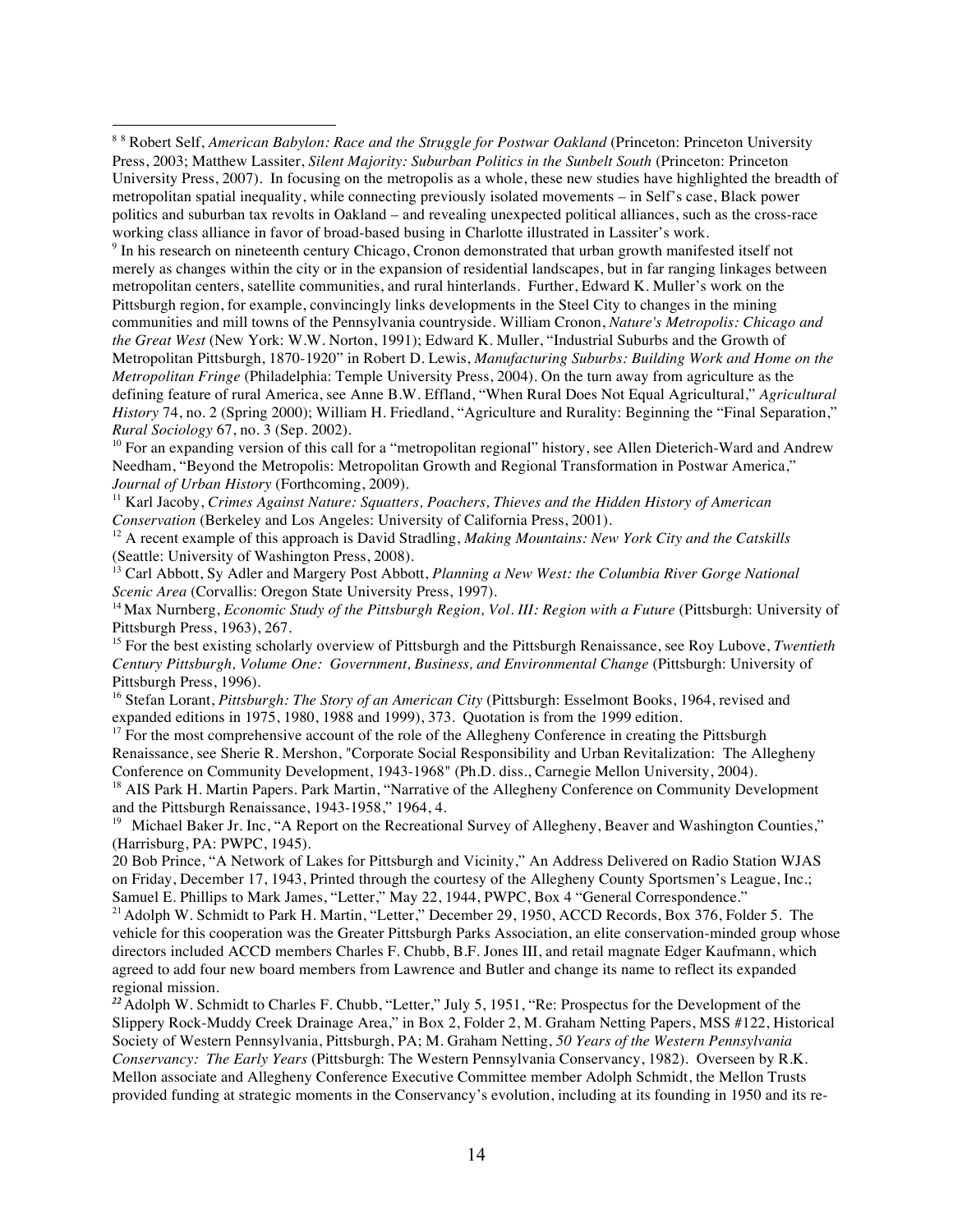organization as a dues paying organization in 1958.

<sup>26</sup> On tourism development in southwestern Pennsylvania through the mid-1960s, see Pennsylvania State Planning Board, "Regional Development Reconnaissance: Region 12," 1966, 37-43. On the origins and development of Ohiopyle State Park, Fallingwater, Ferncliff Park, Bear Run, Laurel Ridge State Park and other Conservancy sponsored developments in the vicinity of Ohiopyle, see Netting, *50 Years of the Western Pennsylvania Conservancy*.

<sup>27</sup> D. Rittenhouse, "Description of OHIOPYLE FALLS, with a view of the same, done from a Sketch taken on the spot, by D. Rittenhouse, Esquire," *The Columbian Magazine*, Feb. 1, 1787.

<sup>28</sup> Richard J. Hoch, *Uneven Development of Nature: An Historical Geography of Ohiopyle State Park* (Master's thesis, West Virginia University, 1999).

<sup>29</sup> "Major Construction Work is Underway on Ohiopyle Sewer and Water System," *Water Land and Life* 9, no. 2 (July 1967), 6. On opposition to the transfer of rural land from private to public ownership in Ohiopyle, see Nina J. Webb, " 'Green' Legacy," letter to the editor, *Wall Street Journal*, March 3, 1965, 14. In response, see Howard M. Swartz, "Citizens and Conservation," letter to the editor, *Wall Street Journal*, March 24, 1965, 16.<br><sup>30</sup> Lillian McCahan to Charles Chubb, "Letter," August 6, 1952. See also, Lillian McCahan, February 25, 1960.

Both in WPC Records, box 23, folder 3.

<sup>31</sup> Netting, *50 Years of the Western Pennsylvania Conservancy*, 137.

 $32$  Lillian McCahan to Charles F. Chubb, 17 June 1953. WPC Records, box 23, folder 3.

33 Ibid.

 $\overline{a}$ 

34 Nettiing, *50 Years of the Western Pennsylvania Conservancy*. See also "Major Construction Work is Underway on Ohiopyle Sewer and Water System," *Water Land and Life* 9, no. 2 (July 1967), 6. 35 Ibid.

<sup>36</sup> Lillian McCahan to Maurice Goddard, "Letter," July 3, 1962. WPC Records, box 23, folder 3.

 $37$  On opposition to the transfer of rural land from private to public ownership in Ohiopyle, see Nina J. Webb, "

'Green' Legacy," letter to the editor, *Wall Street Journal*, March 3, 1965, 14. In response, see Howard M. Swartz, "Citizens and Conservation," letter to the editor, *Wall Street Journal*, March 24, 1965, 16.

38 "Hit-and-Run Strip Miners Hit," *Water Land and Life* 3, no. 2 (Autumn 1961), 13; "Cucumber-Jonathan Strip Fight Won," *Water Land and Life* 4, no. 2 (Summer 1962), 10.

<sup>39</sup> Lillian McCahan to Charles Chubb, August 6, 1952. WPC Records, box 23, folder 3.

<sup>40</sup> Indeed, the organization awarded an honorary life membership to surface mine owner James F. Hillman for his conservation work and, in 1962, the Conservancy's largest corporate donor was the Consolidation Coal Company. See Charles F. Lewis, "Drive to Save Penn's Woods West Scores New Highs on All Fronts in Stirring Year," Report of the President to the Annual Meeting, March 21, 1962. Reprinted in *Water Land and Life* 4, no. 1 (Spring 1962). "Hillman Cited as Honorary Life Member," *Water, Land and Life*11, no. 1 (Spring 1969).

<sup>41</sup> "Stripping Near McConnell's Mill Alerts State," *Water Land and Life* 4, no. 2 (Summer 1962), 19. On the grassroots mobilization to enact surface mining regulation in Pennsylvania, see Chad Montrie, *To Save the Land and People*: A History of Opposition to Surface Coal Mining in Appalachia (Chapel Hill: University of North Carolina Press, 2003).

<sup>42</sup> "Stripper Denied Pit At Ohio Pyle Stream," *Evening Standard (Uniontown, Pa.)*, Oct. 26, 1961, 1. See also "Strip Mine Mars Cucumber Falls," *The Pittsburgh Press*, Oct. 8, 1961, 1, 6. 6

<sup>43</sup> "Hearing on Strip Mine in Ohiopyle," *Evening Standard (Uniontown, Pa.)*, Dec. 14, 1961, 1.

<sup>44</sup> Lillian McCahan to Walter Storey, "Letter," Oct. 27, 1961. WPC Records, box 23, folder 3.

45 Mershon, "Corporate Social Responsibility and Urban Revitalization."

46 Oakland, home to Carnegie-Mellon University and the University of Pittsburgh, was also a good setting for the evening's keynote speech, which touched upon the city's growing status as post-industrial mecca. On Pittsburgh's growing reputation as a research center, see David K. Willis, "Pittsburgh Quickens Economic Stride," *Christian Science Monitor*, December 15, 1964, 9; Neal Stanford, "Industrial Fallout" Garnered from U.S. Space Program, June 22, 1965; "Pittsburgh Area a Research Center," *New York Times*, October 27, 1968, F17; Marilyn Bender, "An Elite Brain Factory," *New York Times*, October 17, 1971, F3; Bill Zlatos, "Posvar Pushed Economic Rebirth at Pitt,

<sup>&</sup>lt;sup>23</sup> Charles F. Lewis and John R. Schell, "Impressive Growth and Achievements Recorded by Conservancy in Past Year (Annual Report)," *Water Land and Life* 9, no. 1 (April 1967).

<sup>&</sup>lt;sup>24</sup> See advertisements in the *Wall Street Journal* from December 15, 1971 and April 24, 1973.

<sup>25 &</sup>quot;When We Brag About Our Area's Growth, We Mean White Oaks and Mountain Laurel, Too," *Wall Street Journal*, March 22, 1972.